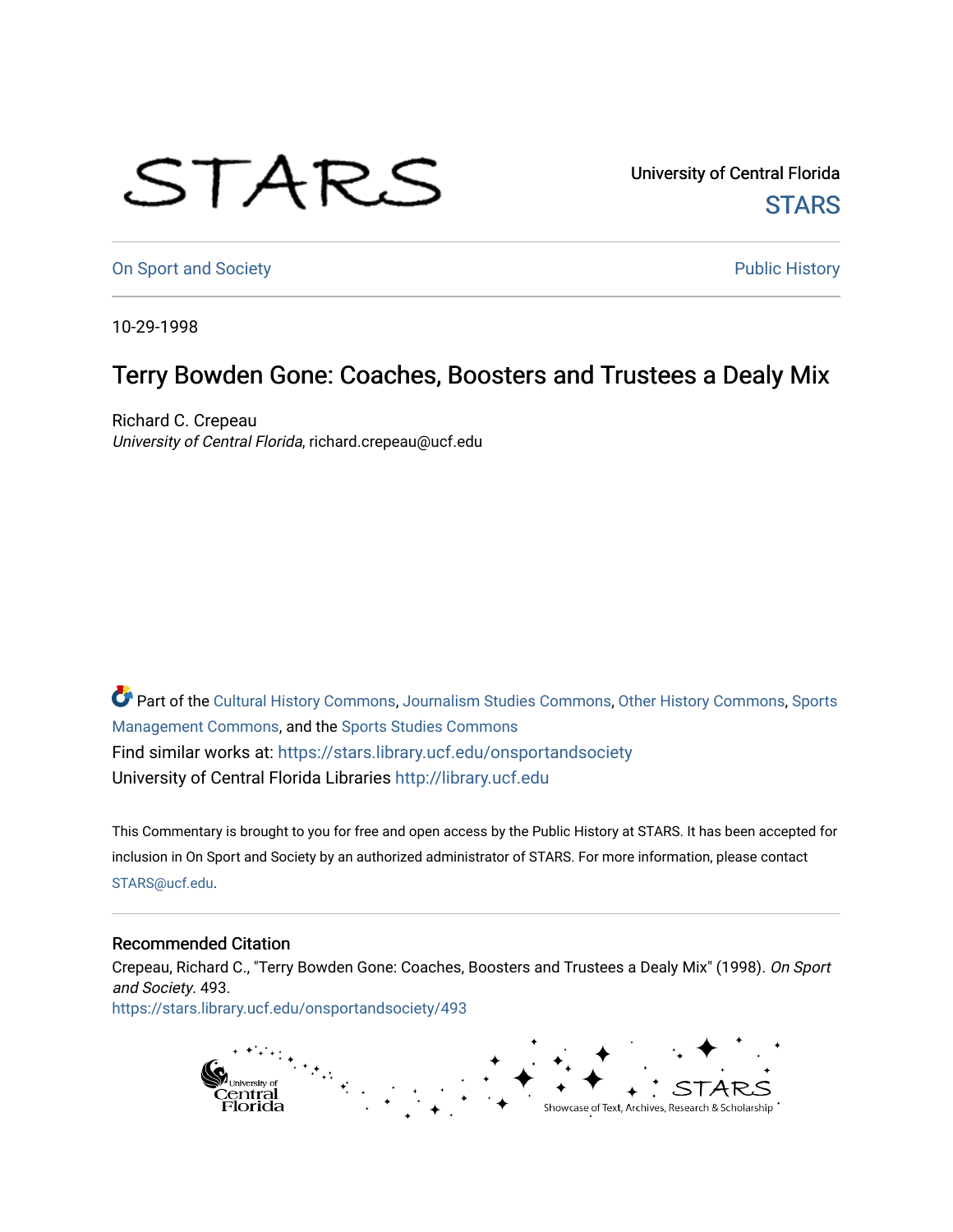## SPORT AND SOCIETY FOR H-ARETE OCTOBER 29, 1998

The intercollegiate athletic forces are at it again and as usual the action comes from the king of college sport, football. At Auburn, one of the NCAA's more problematic programs, Terry Bowden is gone as the head football coach of Auburn's beloved Tigers. As we have come to expect there is nothing simple about the disappearance of a head coach in the heartland of college football.

It seems that Terry Bowden either (1) angered an influential booster, (2) lost his nerve in the face of criticism of his losing season or (3) is a believer in an ancient Japanese ritual whose name sounds like that of the late Chicago Cubs broadcaster. Ruling out the third option we can figure it is one of the other two or some combination thereof. Whichever it is it reeks of all that is wrong with intercollegiate athletics, and illustrates for the "nth" time the misplaced priorities of America's institutions of higher learning.

There are many around the Auburn campus who are pointing the finger at a booster named Bobby Lowder who is described as a major contributor and a member of the Auburn board of trustees. If this is the real explanation of what happened it confirms the power patterns of intercollegiate athletics. In this Auburn scenario the Athletic Director is depicted as the tool of the booster-trustee and the university president is seen as largely irrelevant in a major decision at the university.

Ron Smith in his excellent study of the origins and development of intercollegiate athletics in the late 19th century, Sports and Freedom, tells us that this practice of power politics by trustees is as old as sports on campus. Smith argues convincingly that the real power over intercollegiate athletics lies with Boards of Trustees and individual trustees who are often major fans and boosters. They are often leaders in promoting the win-at-all-cost mentality, and do the "wink and nod" in the face of the corruption of the university. They are the ones who control university presidents, athletic directors, and coaches.

In the second version the story is not all that much different. Terry Bowden may have lost his nerve in the face of campus and local criticism during his losing season, then could not find any support from the AD or the university president. So Bowden resigned after negotiating a financial severance package. In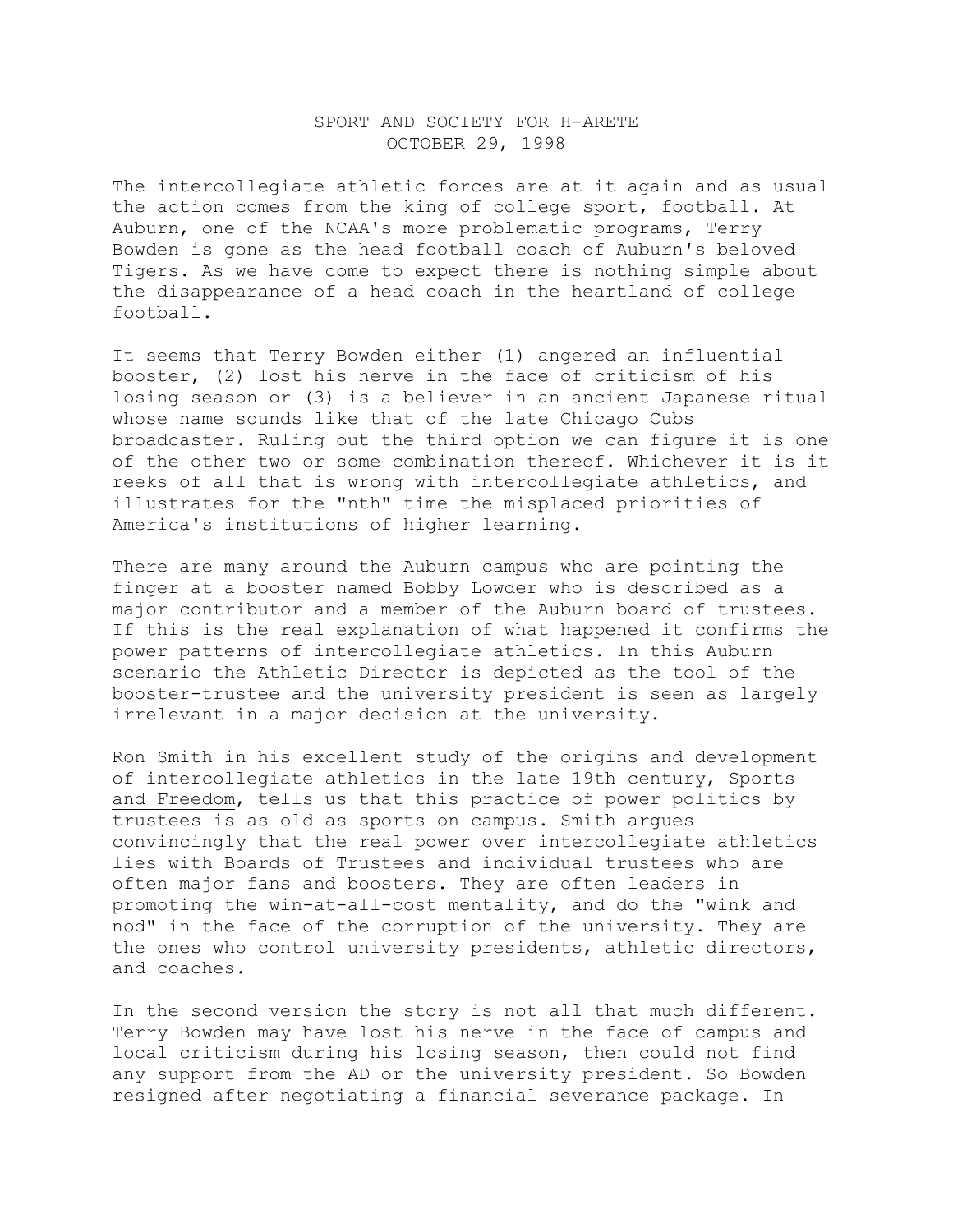this scenario the local power brokers still play a major role, as they are the ones who determine the attitudes of the major administrators, and they are the ones who bear the financial burden of the contract buyout. The only significant difference in this second scenario is that the crassness of "winning is the only thing" is a featured part of the package of corruption.

The fact that Bowden could have an overall winning record at Auburn, that this was his first losing season, and that no action against him resulted from the previous corruption at Auburn speaks volumes. The recruitment of unqualified students who failed admissions standards wasn't enough to let Bowden go, but losing was. Corruption of academic standards is only a minor ethical matter that can be transcended by winning. Losing can be overcome by nothing less than self-immolation or martyrdom.

So Terry Bowden is gone, the athletic director is in denial, and the President of Auburn University seems to have only a vague notion that anything was happening on his campus.

The events at Auburn once again illustrate the depths to which we have descended in American intercollegiate athletics in just a little over a century after the inception of intercollegiate competition. The landscape is littered with the bodies of coaches, athletic directors and university presidents who have made the mistake of crossing those who wield the power at good old alma mater.

And there is no hope of reformation.

Think back over the last several years at some of the amazing tales of athletic boosterism out of control on campus. A little over a decade ago at Clemson the President, Dr. James Atchley, tried valiantly to reign in the power of the boosters and restore some sense of legitimacy to the athletic program. What he got for his efforts was the wrath of the money machine. For them football was king, the football coach was a campus figure more important than the mere president of the university, and winning was much more important than institutional integrity. In short order the President of Clemson was no longer on campus because he failed to understand the importance of winning and over-estimated the significance of the academic mission of the university.

The University of Notre Dame, once a bastion of academic and athletic integrity, has sold its athletic soul to winning. The result has been the hiring of coaches without ethics, an